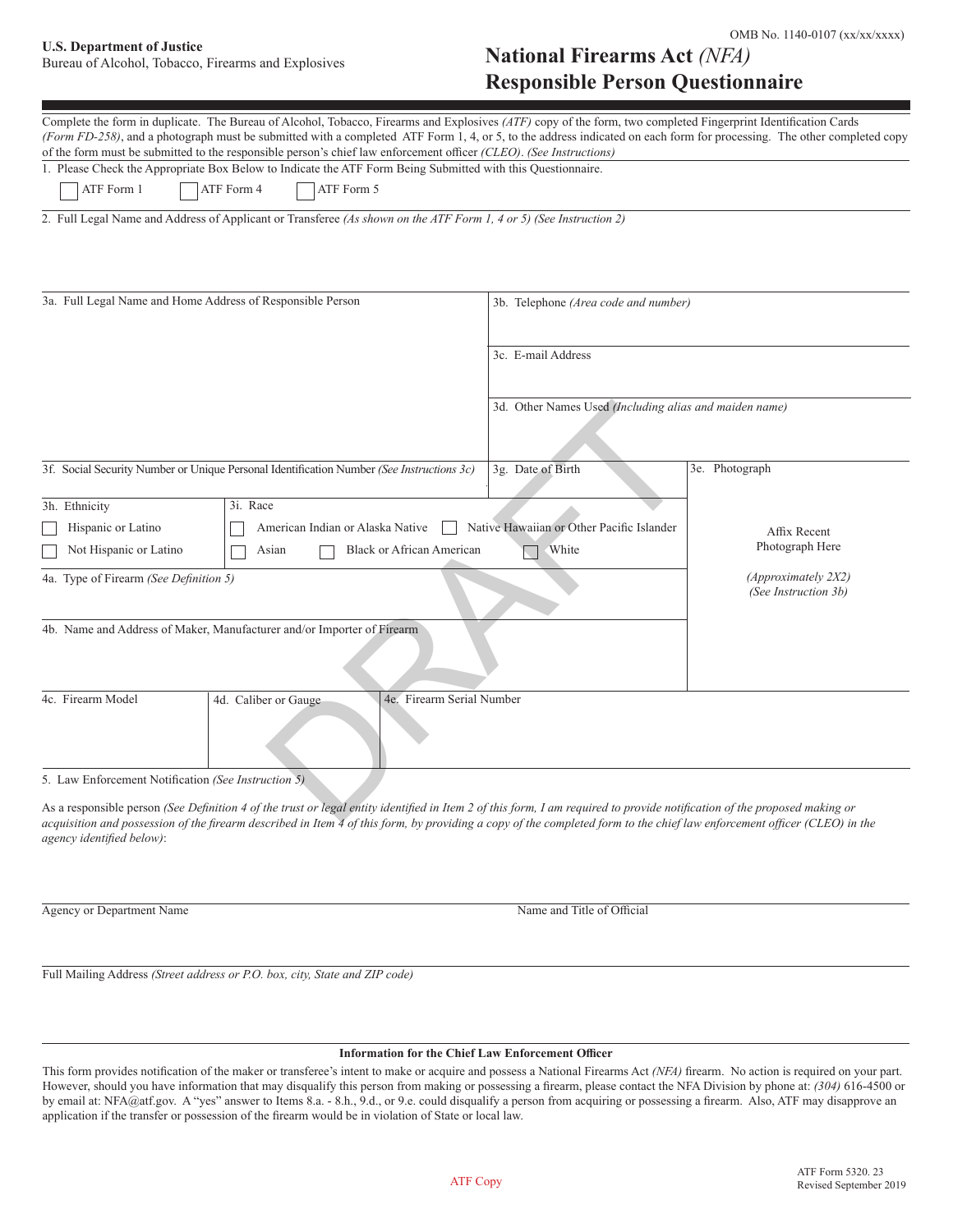|    | 8. All questions 8.a.-8.h. must be answered by checking the Yes or No box. (Use a separate sheet of paper to provide details for all yes answers) (See Definitions 1-14)                                                                                                                                                                                                                                                                                                                                                                                                                                                                                                                                                                                                                               |     |                |
|----|--------------------------------------------------------------------------------------------------------------------------------------------------------------------------------------------------------------------------------------------------------------------------------------------------------------------------------------------------------------------------------------------------------------------------------------------------------------------------------------------------------------------------------------------------------------------------------------------------------------------------------------------------------------------------------------------------------------------------------------------------------------------------------------------------------|-----|----------------|
|    |                                                                                                                                                                                                                                                                                                                                                                                                                                                                                                                                                                                                                                                                                                                                                                                                        | Yes | No             |
|    | a. Are you under indictment or information in any court for a felony, or any other crime, for which the judge could imprison you for more than one year? (See Definition 8)                                                                                                                                                                                                                                                                                                                                                                                                                                                                                                                                                                                                                            |     |                |
|    | b. Have you ever been convicted in any court for a felony, or any other crime, for which the judge could have imprisoned you for more than one year,<br>even if you received a shorter sentence including probation? (See Definition 8)                                                                                                                                                                                                                                                                                                                                                                                                                                                                                                                                                                |     |                |
|    | c. Are you a fugitive from justice? (See Definition 13)                                                                                                                                                                                                                                                                                                                                                                                                                                                                                                                                                                                                                                                                                                                                                |     |                |
|    | d. Are you an unlawful user of, or addicted to, marijuana or any depressant, stimulant, narcotic drug, or any other controlled substance?<br>Warning: The use or possession of marijuana remains unlawful under Federal law regardless of whether it has been legalized or decriminalized<br>for medicinal or recreational purposes in the state where you reside.                                                                                                                                                                                                                                                                                                                                                                                                                                     |     |                |
|    | e. Have you ever been adjudicated as a mental defective or been committed to a mental institution? (See Definitions 9 and 10)                                                                                                                                                                                                                                                                                                                                                                                                                                                                                                                                                                                                                                                                          |     |                |
|    | f. Have you been discharged from the Armed Forces under <b>dishonorable</b> conditions?                                                                                                                                                                                                                                                                                                                                                                                                                                                                                                                                                                                                                                                                                                                |     |                |
|    | g. Are you subject to a court order restraining you from harassing, stalking, or threatening your child or an intimate partner or child of such partner? (See Definition 11)                                                                                                                                                                                                                                                                                                                                                                                                                                                                                                                                                                                                                           |     |                |
|    | h. Have you ever been convicted in any court of a misdemeanor crime of domestic violence? (See Definition 14)                                                                                                                                                                                                                                                                                                                                                                                                                                                                                                                                                                                                                                                                                          |     |                |
|    | 9. Country of Citizenship<br>a. Check/List more than one, if applicable. Nationals of the United States may check U.S.A. (See Definition 12)<br>United States of America<br>Other Country/Countries (specify):                                                                                                                                                                                                                                                                                                                                                                                                                                                                                                                                                                                         |     |                |
|    | c. Country of Birth<br>b. State of Birth                                                                                                                                                                                                                                                                                                                                                                                                                                                                                                                                                                                                                                                                                                                                                               |     |                |
|    | All Items 9.d.-f.1. must be answered by checking the Yes or No box. Item 9.f.1.1 must be answered by checking the Yes, No or Not Applicable (N/A) box.                                                                                                                                                                                                                                                                                                                                                                                                                                                                                                                                                                                                                                                 | Yes | N <sub>o</sub> |
| d. | Have you ever renounced your United States citizenship?                                                                                                                                                                                                                                                                                                                                                                                                                                                                                                                                                                                                                                                                                                                                                |     |                |
| e. | Are you an alien illegally or unlawfully in the United States?                                                                                                                                                                                                                                                                                                                                                                                                                                                                                                                                                                                                                                                                                                                                         |     |                |
|    | f.1. Are you an alien who has been admitted to the United States under a nonimmigrant visa?<br>f.2. If you answered yes to Item 9.f.1., do you fall into any of the exceptions stated in the instructions? (If so, attach the appropriate exception<br>N/A<br>documentation to this questionnaire)                                                                                                                                                                                                                                                                                                                                                                                                                                                                                                     |     |                |
|    | 10. If you are an alien, record your U.S.-Issued Alien or Admission Number (AR, USCIS, or I-94 number):                                                                                                                                                                                                                                                                                                                                                                                                                                                                                                                                                                                                                                                                                                |     |                |
|    | 11. Have you been issued a Unique Personal Identification Number (UPIN)? (See Instructions 3c) $\Box$ Yes $\Box$ No If yes, please list                                                                                                                                                                                                                                                                                                                                                                                                                                                                                                                                                                                                                                                                |     |                |
|    | CERTIFICATION: Under penalties imposed by 18 United States Code (U.S.C.) Section 924 and 26 U.S.C. § 5861, I certify that, upon submission of this form<br>to ATF, a completed copy of this form will be directed to the chief law enforcement officer (CLEO) shown in Item 5, that the statements contained in this<br>certification, and any attached documents in support thereof, are true and correct to the best of my knowledge and belief.                                                                                                                                                                                                                                                                                                                                                     |     |                |
|    | Signature of Responsible Person<br>Date                                                                                                                                                                                                                                                                                                                                                                                                                                                                                                                                                                                                                                                                                                                                                                |     |                |
|    | <b>Instructions</b><br>1. Completion: Each responsible person (See Definition 4) of a trust or legal entity seeking to make or acquire a National Firearms Act (NFA) firearm shall complete this<br>form in duplicate. (See Instruction 9)<br>a. Each responsible person must submit his/her fingerprints and photograph with this form (see below).<br>b. Please note that this form is not required when the applicant on Form $1, 4$ or $5$ is an individual.<br>2. Item 2 - Enter the name, trade name (if any) and address of the trust or legal entity identified on the Form 1 (Items 3a and b); Form 4 (Item 2a); or Form 5 (Item 2a)<br>3. Item 3 - Responsible Person information<br>a. Provide the information for the responsible person in Items 3a - 3e.<br>$\sim$ 1.11 $\sim$<br>1.7777 |     |                |

| Signature of<br>Person<br>Responsible F |  |  |
|-----------------------------------------|--|--|

#### **Instructions**

- 1. Completion: Each responsible person *(See Definition 4)* of a trust or legal entity seeking to make or acquire a National Firearms Act *(NFA)* firearm shall complete this form in duplicate. *(See Instruction 9)*
	- a. Each responsible person must submit his/her fingerprints and photograph with this form *(see below)*.
- b. Please note that this form is not required when the applicant on Form 1, 4 or 5 is an individual.
- 2. Item 2 Enter the name, trade name *(if any)* and address of the trust or legal entity identified on the Form 1 *(Items 3a and b)*; Form 4 *(Item 2a)*; or Form 5 *(Item 2a)*
- 3. Item 3 Responsible Person information
- a. Provide the information for the responsible person in Items 3a 3e.
	- b. Item 3e Photograph: The responsible person shall attach, in Item 3e on the ATF copy of the form only, a 2x2 inches frontal view photograph taken within one year prior to the date of the filing of the form. Item 3c is obscured on the CLEO copy.
	- c. Social Security Number *(SSN)* and Unique Personal Identification Number *(UPIN)*. The SSN and UPIN are not required. However, this information assists with the efficient completion of the National Instant Criminal Background Check System *(NICS)* background check. Please be aware that refusal to provide this information may result in a delay in the NICS background check process.
- 4. Firearm information
	- a. **Type of NFA firearm:** See Definition 5 and as identified in Item 4b of Form 1, 4, or 5
	- b. **Name of Maker, Manufacturer and/or Importer:** As identified in Item 4a of Form 1, 4 or 5
	- c. **Firearm Model:** Identified in Item 4d of Form 1, 4 or 5
	- d. **Caliber or Gauge:** Identified in Item 4c of Form 1, 4 or 5
	- e. **Firearm Serial Number:** Identified in Item 4g of Form 1, 4 or 5. Item 4e is obscured on the CLEO copy.
- 5. Item 6 Law Enforcement Notification: Each responsible person must provide a notification on this form about the proposed making or acquisition of an NFA firearm to his/her chief law enforcement officer having jurisdiction where the responsible person is located. The chief law enforcement officer is considered to be the Chief of Police; the Sheriff; the Head of the State Police; or a State or local district attorney or prosecutor.
- 6. Complete Items 7 10
- 7. Fingerprints: The responsible person shall submit, in duplicate with the ATF copy of this form, his or her fingerprints on Federal Bureau of Investigation *(FBI)* Form FD-258. The fingerprints must be clear for accurate classification and taken by a properly trained individual. No fingerprints are required when submitting the CLEO copy of the form.
- State or Local Permit: If the State in which the responsible person resides requires the responsible person to have a State or local permit or licensee, a copy of the permit or license must be submitted with this form.
- 9. Disposition: The ATF copy of the form, with the fingerprints and photograph, shall be submitted with the ATF Form 1, 4 or 5. The CLEO copy shall be directed to the responsible person's chief law enforcement officer identified in Item 5 of this form.
- 10. Sign and date the form. The signature must be original. **Exceptions:** In the case of eforms or where a variance has been granted a digital/electronic signature may be used.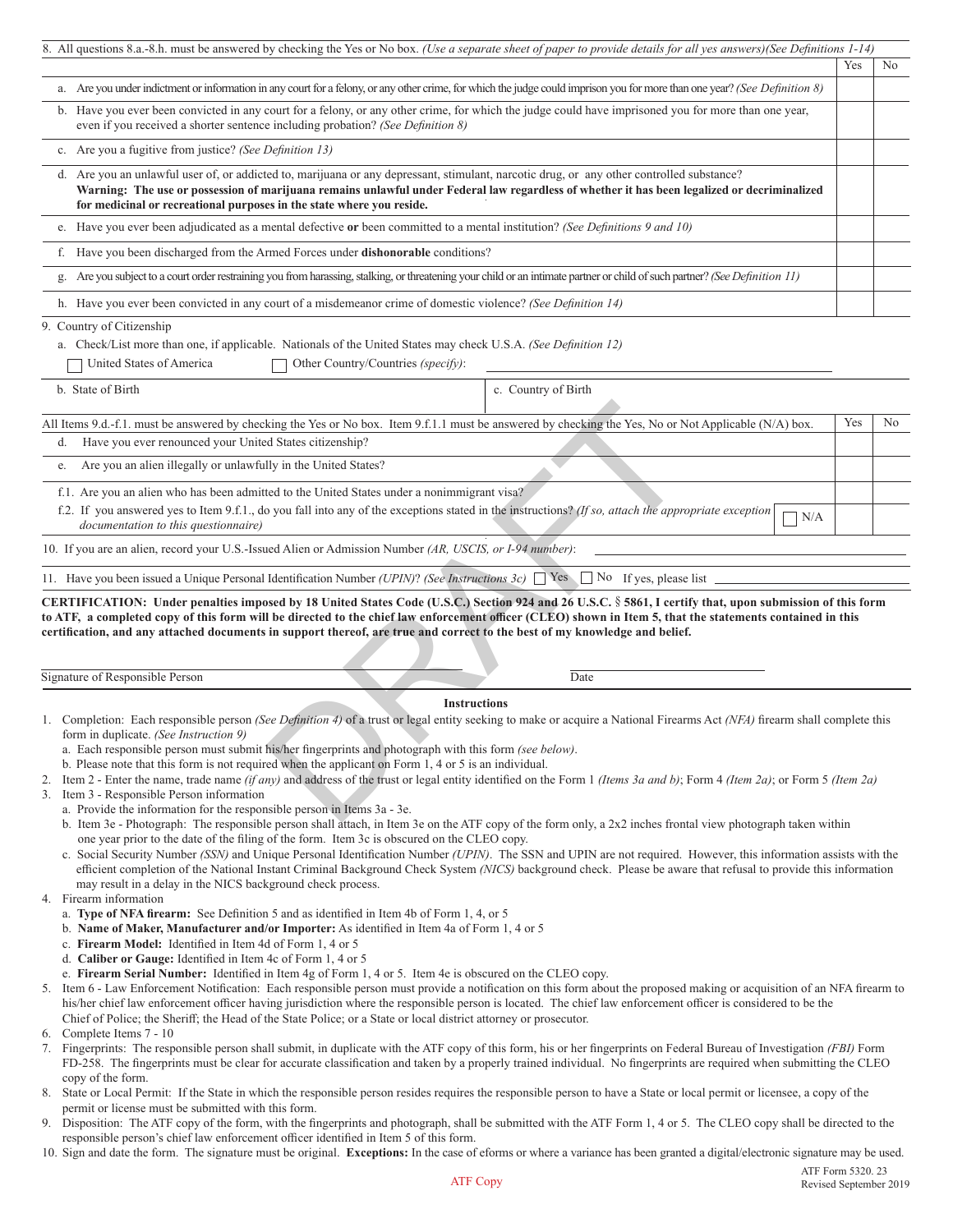#### **Definitions**

- 1. **National Firearms Act (NFA).** Title 26, United States Code, Chapter 53. The implementing regulations are found in Title 27, Code of Federal Regulations, Part 479.
- 2. **Gun Control Act (GCA).** Title 18, United States Code, Chapter 44. The implementing regulations are found in Title 27, Code of Federal Regulations, Part 478.
- 3. **Person.** A partnership, company, association, trust, corporation, including each responsible person associated with such an entity, an estate, or an individual.

#### **Section A**

4. **Responsible Person.** In the case of a legal entity, including any trust, partnership, association, company *(to include any Limited Liability Company (LLC))*, corporation, or Licensed Entity that does not pay the Special Occupational Tax, any individual who possesses, directly or indirectly, the power or authority to direct the management and policies of the trust or entity to receive, possess, ship, transport, deliver, transfer or otherwise dispose of a firearm for, or on behalf of, the trust or legal entity.

### **Section B**

 Trust. Those persons with the power or authority to direct the management and policies of the trust includes any person who has the capability to exercise such power and possesses, directly or indirectly, the power or authority under any trust instrument, or under State law, to receive, possess, ship, transport, deliver, transfer, or otherwise dispose of a firearm for, or on behalf of the trust. Examples of who may be considered a responsible person include settlors/grantors, trustees, partners, members, officers, directors, board members, or owners. An example of who may be excluded from this definition of responsible person is the beneficiary of a trust, if the beneficiary does not have the capability to exercise the enumerated powers or authorities.

- 5. **The term "Firearm" means.** (1) a shotgun having a barrel or barrels of less than 18 inches in length; (2) a weapon made from a shotgun if such weapon as modified has an overall length of less than 26 inches or a barrel or barrels of less than 18 inches in length; (3) a rifle having a barrel or barrels of less than 16 inches in length; (4) a weapon made from a rifle if such weapon as modified has an overall length of less than 26 inches or a barrel or barrels of less than 16 inches in length; (5) any other weapon *(entire citation)* in 26 United States Code *(U.S.C.)* section § 5845(e); (6) a machinegun; (7) any silencer *(as defined in 18 U.S.C. § 921*), and (8) a destructive device).
- 6. **Maker.** The person *(applicant)* applying to make and register the firearm.
- 7. **Transferee.** The person acquiring the firearm.
- 8. **Prohibited Person.** Generally, 18 U.S.C. § 922(g) prohibits the shipment, transportation, receipt, or possession in or affecting interstate commerce of a firearm by one who: has been convicted of a felony or any other crime, punishable by imprisonment for a term exceeding one year *(this does not include State misdemeanors*)  *punishable by imprisonment of two years or less)*, is a fugitive from justice, is an unlawful user of or addicted to marijuana or any depressant, stimulant, or narcotic drug, or any other controlled substance, has been adjudicated as a mental defective or has been committed to a mental institution, has been discharged from the Armed Forces under dishonorable conditions, has renounced his or her U.S. citizenship, is an alien illegally in the United States or an alien admitted to the United States under a nonimmigrant visa, and/or is subject to certain restraining orders. Furthermore, Section 922(n) prohibits the shipment, transportation, or receipt in or affecting interstate commerce of a firearm by one who is under indictment or information for a felony in any Federal, State or local court, or any other crime, punishable by imprisonment for a term exceeding one year. An information is a formal accusation of a crime verified by a prosecutor. ireamn.<br>
C. § 922(g) prohibits the shipment, transportation, receipt, or possession in or affection<br>
C. § 922(g) prohibits the shipment, transportation, receipt, or possession in or affection<br>
ers or less), is a fugitive

**EXCEPTION:** A person who has been convicted of a felony or any other crime, for which the judge could have imprisoned the person for more than one year, or who has been convicted of a misdemeanor crime of domestic violence, is not prohibited from purchasing, receiving, or possessing a firearm if: (1) under the law of the jurisdiction where the conviction occurred the person has been pardoned, the conviction has been expunged or set aside, or the person had their civil rights *(the right to vote, sit on a jury, and hold public office)* taken away and later restored; and (2) the person is not prohibited by the law of the jursidiction where the conviction occurred from receiving or possessing firearms. Person subject to this exception should mark "no" in the applicable box.

- 9. **Adjudicated as a Mental Defective.** A determination by a court, board, commission, or other lawful authority that a person, as a result of marked subnormal intelligence, or mental illness, incompetency, condition, or disease: (1) is a danger to himself or to others; or (2) lacks the mental capacity to contract or manage his own affairs. This term shall include (1) a finding of insanity by a court in a criminal case, and (2) those persons found incompetent to stand trial or found not guilty by reason of lack of mental responsibility.
- 10. **Committed to a Mental Institution.** A formal commitment of a person to a mental institution by a court, board, commission, or other lawful authority. The term includes a commitment to a mental institution involuntarily. The term includes commitment for mental defectiveness or mental illness. It includes commitments for other reasons, such as for drug use. The term does not include a person in a mental institution for observation or a voluntary admission to a mental institution.

**EXCEPTION:** NICS Improvement Amendments Act of 2007: A person who has been adjudicated as a mental defective or committed to a mental institution in a state proceeding is not prohibited by the adjudication or commitment if the person has been granted relief by the adjudicating /committing state pursuant to a qualifying mental health relief from disabilities program. Also, a person who has been adjudicated as a mental defective or committed to a mental institution by a department or agency of the Federal Government is not prohibited by the adjudication or commitment if either: (a) the person's adjudication or commit ment was set-aside or expunged by the adjudicating/committing agency; (b) the person has been fully released or discharged from all mandatory treatment, supervision, or monitoring by the agency; (c) the person was found by the agency to no longer suffer from the mental health condition that served as the basis of the initial adjudication/commitment; or (d) the adjudication or commitment, respectively, is based solely on a medical finding of disability, without an opportunity for a hearing by a court, board, commission, or other lawful authority, and the person has not been adjudicated as a mental defective consistent with section 922(g)(4) of Title 18, United States Code; or (e) the person was granted relief from the adjudicating/committing agency pursuant to a qualified mental health relief from disabilities program. Persons who fall within one of the above exceptions should mark "no" in the applicable box. This exception to an adjudication or commitment by a Federal department or agency does not apply to any person who was adjudicated to be not guilty by reason of insanity, or based on a lack of mental responsibility, or found incompetent to stand trial, in any criminal case or under the Uniform Code of Military Justice.

11. **Restraining Order.** Under 18 U.S.C § 922 firearms may not be sold to or received by person subject to a court order that: (a) was issued after a hearing which the person received actual notice of and had an opportunity to participate in; (b) restrains such person from harassing, stalking, or threatening an intimate partner or child of such intimate partner or person, or engaging in other conduct that would place an intimate partner in reasonable fear of bodily injury to the partner or child; and  $(c)(i)$  includes a finding that such person represents a credible threat the physical safety of such intimate partner or child, or  $(ii)$  by its terms, explicitly prohibits the use, attempted use, or threatended use of physical force against such intimate partner or child that would reasonably be expected to cause bodily injury. An "intimate partner" of a person is the spouse or former spouse of the person, the parent of a child of the person or an individual who cohabitates or has cohabitated with the person.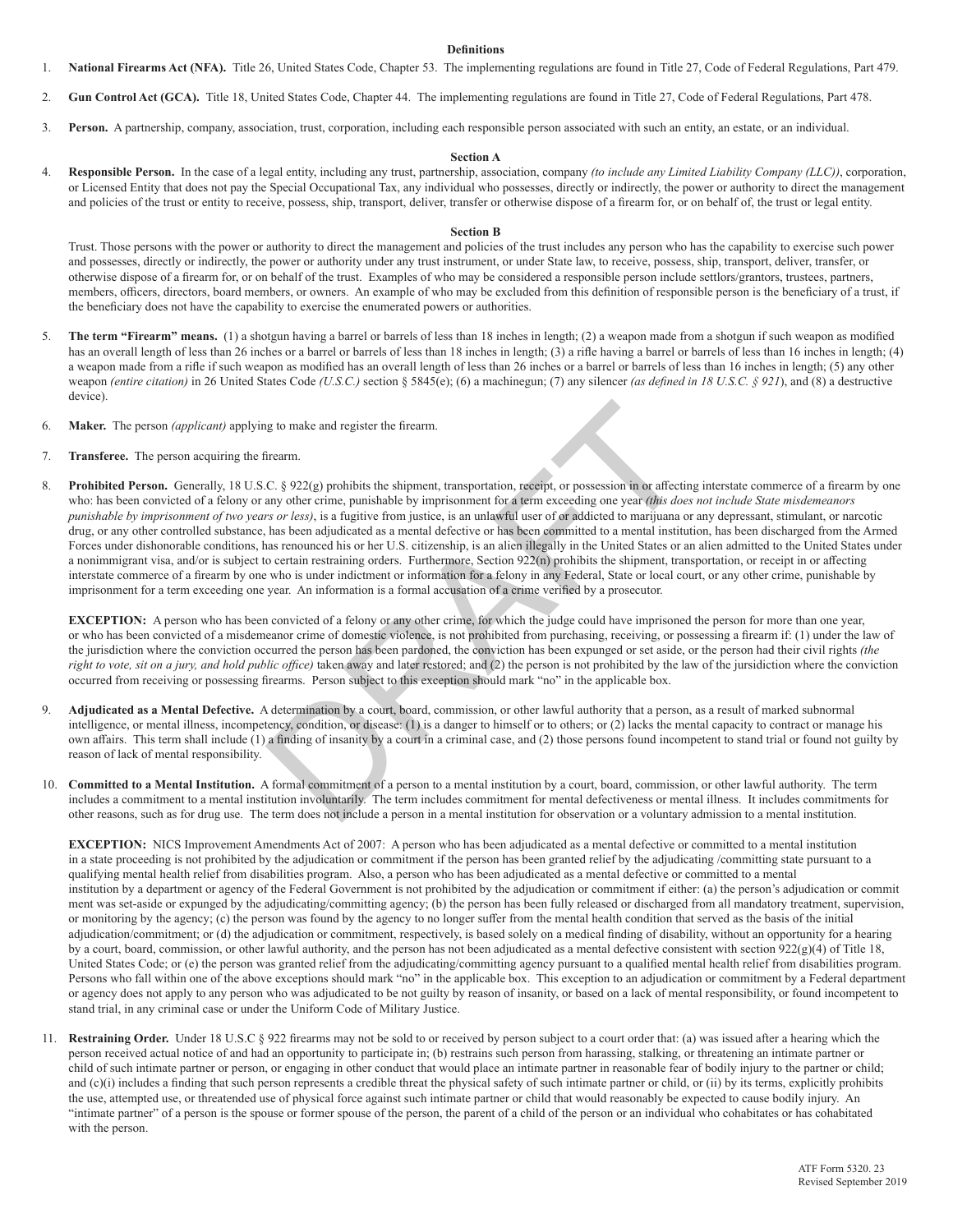- 12. **Alien Admitted to the United States Under a Nonimmigrant Visa.** An alien admitted to the United States under a nonimmigrant visa includes, among others, persons visiting the United States temporarily for business or pleasure, persons studying in the United States who maintain a residence abroad, and certain temporary foreign workers. These aliens must answer "yes" to question 9.f.1 and provide the additional documentation required under question 9.f.2. Permanent resident aliens and aliens legally admitted to the United States pursuant to either the Visa Waiver Program, or to regulations otherwise exempting them from visa requirements, may answer "no" to this question, and are not required to submit the additional documentation uder 9.f.2. An alien admitted to the United States under a nonimmigrant visa is not prohibited from purchasing, receiving or possessing a firearm if the alien: (1) is in possession of a hunting license or permit lawfully issued by the Federal Government a State, or local government, or an Indian tribe federally recognized by the Bureau of Indian Affairs, which is valid and unexpired; (2) was admitted to the United States for lawful hunting or sporting purposes; (3) is an official representative of a foreign government who is accredited to the United States Government, or the Government's mission to an international organization having its headquarters in the United States; (4) is an official representative of a foreign government who is en route to or from another country, to which that alien is accredited; (5) is an official of a foreign government or a distinguished foreign visitor who has been so designated by the Department of State; (6) is a foreign law enforcement officer of a friendly foreign government entering the United States on official law enforcement business; (7) has received a waiver from the prohibition from the Attorney General of the United States.
- 13. **Fugitives from Justice.** Any person who has fled from any State to avoid prosecution for a felony or a misdemeanor, or any person who leaves the State to avoid giving testimony in any criminal proceeding. The term also includes any person who knows that misdemeanor or felony charges are pending against them and who leaves the State of prosecution.
- 14. **Misdemeanor Crime of Domestic Violence:** A Federal, State, local, tribal offense that is a misdemeanor under the Federal, State, or tribal law and has, as an element, the use or attempted use of physical force, or the threatened use of a deadly weapon, committed by a current or former spouse, parent, or guardian of the victim, by a person with whom the victim shares a child in common, by a person cohabitating with, or has cohabited with the victim as a spouse, parent, or guardian, or by a person similarly situated to a spouse, parent, or guardian of the victim. The term includes all misdemeanors that have as an element the use or attempted use of physical force, or the threatened use of a deadly weapon *(e.g., assault and battery)*, if the offense is committed by one of the defined parties. *(See Exception in the*  definition of "Prohibited Person"). A person who has been convicted of a misdemeanor crime of domestic violence also is not prohibited unless: (1) the person was represented by a lawyer or gave up the right to a lawyer; or (2) if the person was entitled to a jury, was tried by a jury, or gave up the right to a jury trial. Persons subject to this exception should mark "no" in the applicable box.

#### **Privacy Act Information**

The following information is provided pursuant to Section 3 of the Privacy Act of 1974 (5 U.S.C. § 552a(e)(3)):

- 1. **Authority:** National Firearms Act (NFA) 26 U.S.C. §§ 5812 and 5822. Disclosure of this information by the applicant is mandatory for the making or transfer of an NFA firearm.<br>2 Purnose: Th
- Purpose: The information requested on this form will be used to determine the eligibility of an individual to serve as a responsible person to make or transfer NFA firearms.
- 3. **Routine Uses:** The collected information will be used solely process an application serve as a responsible person who can make and transfer and NFA firearms and also register them in the National Firearms Registration and Transfer Record.
- 4. **Disclosure:** Disclosure of the requested information is mandatory. Failure to respond fully to all inquiries may delay processing and/or result in the denial of your application.

### **Paperwork Reduction Act Notice**

This request is in accordance with the Paperwork Reduction Act of 1995. The information collected is used to determine the eligibility of a responsible person to make or transfer NFA firearms. Data is used to identify the maker, the transferor and transferee, and the firearm being made or transferred, in order to ensure legality of the making or transfer. mark "no" in the applicable box.<br> **Privacy Act Information**<br>
ant to Section 3 of the Privacy Act of 1974 (5 U.S.C. § 552a(e)(3)):<br>
A) 26 U.S.C. §§ 5812 and 5822. Disclosure of this information by the applicant is mathis fo

The estimated burden associated with this collection of information is .5 hours per respondent or recordkeeper, depending upon individual circumstances. Comments concerning the accuracy of this burden estimate and suggestions for reducing this burden should be addressed to the Reports Management Officer, Resource Management Staff, Contracts and Forms Office, Bureau of Alcohol, Tobacco, Firearms and Explosives, 99 New York Ave, NE, Washington, DC 20226.

An agency may not conduct or sponsor, and a person is not required to respond to, a collection of information unless it displays a currently valid Office of Management and Budget control number.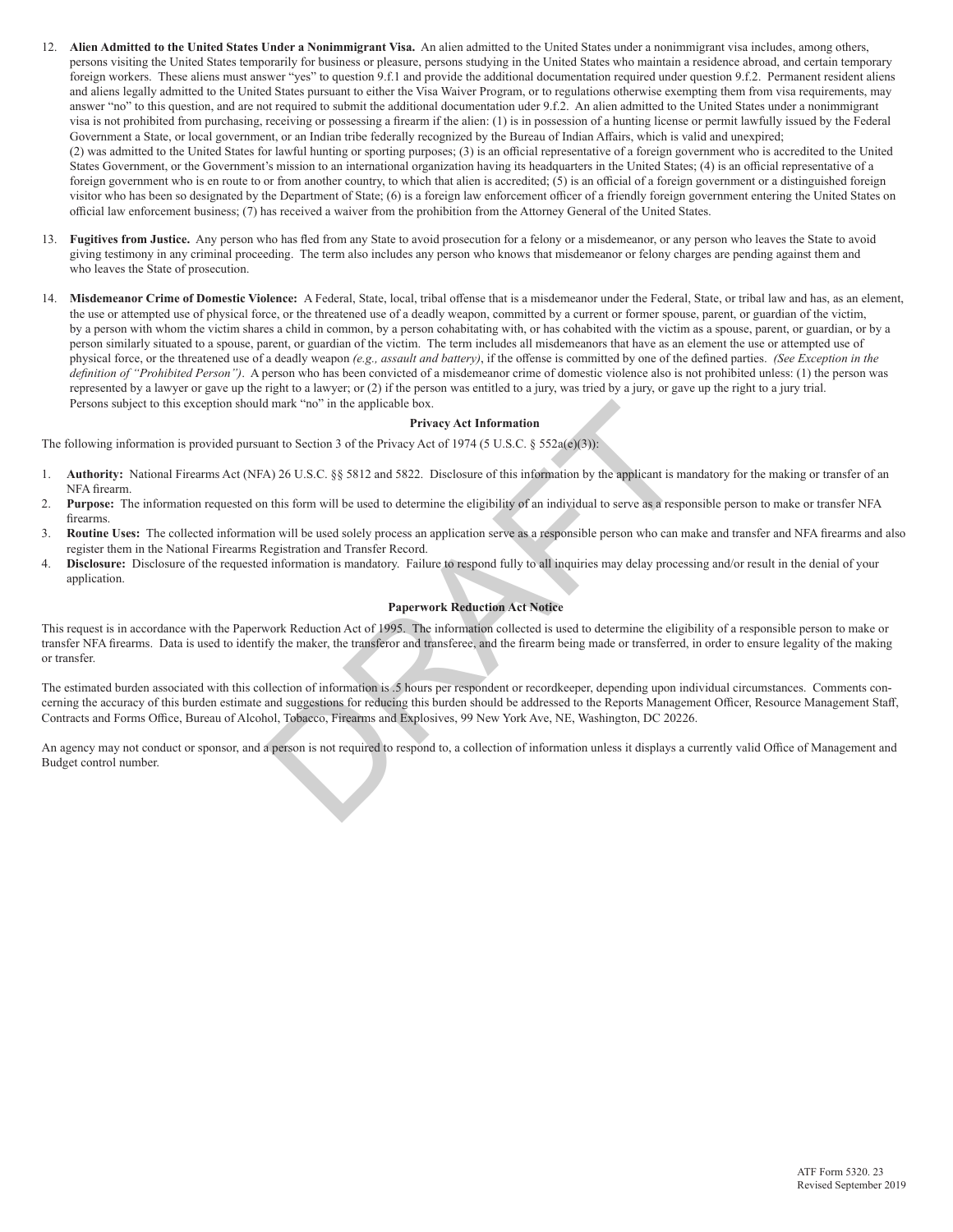# U.S. Department of Justice **Department of Justice Example 2008** No. 1140-0107 (xx/xx/xxxx)

Bureau of Alcohol, Tobacco, Firearms and Explosives

| <b>National Firearms ACU</b> ( <i>INFA)</i> |  |
|---------------------------------------------|--|
| <b>Responsible Person Questionnaire</b>     |  |

| Complete the form in duplicate. The Bureau of Alcohol, Tobacco, Firearms and Explosives (ATF) copy of the form, two completed Fingerprint Identification Cards<br>(Form FD-258), and a photograph must be submitted with a completed ATF Form 1, 4, or 5, to the address indicated on each form for processing. The other completed copy                                                                                                                                                 |                                                        |  |  |  |
|------------------------------------------------------------------------------------------------------------------------------------------------------------------------------------------------------------------------------------------------------------------------------------------------------------------------------------------------------------------------------------------------------------------------------------------------------------------------------------------|--------------------------------------------------------|--|--|--|
| of the form must be submitted to the responsible person's chief law enforcement officer (CLEO). (See Instructions)                                                                                                                                                                                                                                                                                                                                                                       |                                                        |  |  |  |
| 1. Please Check the Appropriate Box Below to Indicate the ATF Form Being Submitted with this Questionnaire.                                                                                                                                                                                                                                                                                                                                                                              |                                                        |  |  |  |
| ATF Form 1<br>ATF Form 4<br>ATF Form 5                                                                                                                                                                                                                                                                                                                                                                                                                                                   |                                                        |  |  |  |
| 2. Full Legal Name and Address of Applicant or Transferee (As shown on the ATF Form 1, 4 or 5) (See Instruction 2)                                                                                                                                                                                                                                                                                                                                                                       |                                                        |  |  |  |
| 3a. Full Legal Name and Home Address of Responsible Person                                                                                                                                                                                                                                                                                                                                                                                                                               | 3b. Telephone (Area code and number)                   |  |  |  |
|                                                                                                                                                                                                                                                                                                                                                                                                                                                                                          | 3c. E-mail Address                                     |  |  |  |
|                                                                                                                                                                                                                                                                                                                                                                                                                                                                                          | 3d. Other Names Used (Including alias and maiden name) |  |  |  |
|                                                                                                                                                                                                                                                                                                                                                                                                                                                                                          | 3g. Date of Birth                                      |  |  |  |
| 3h. Ethnicity<br>3i. Race                                                                                                                                                                                                                                                                                                                                                                                                                                                                |                                                        |  |  |  |
| Hispanic or Latino<br>American Indian or Alaska Native                                                                                                                                                                                                                                                                                                                                                                                                                                   | Native Hawaiian or Other Pacific Islander              |  |  |  |
| Not Hispanic or Latino<br><b>Black or African American</b><br>White<br>Asian                                                                                                                                                                                                                                                                                                                                                                                                             |                                                        |  |  |  |
| 4a. Type of Firearm (See Definition 5)                                                                                                                                                                                                                                                                                                                                                                                                                                                   |                                                        |  |  |  |
| 4b. Name and Address of Maker, Manufacturer and/or Importer of Firearm                                                                                                                                                                                                                                                                                                                                                                                                                   |                                                        |  |  |  |
| 4c. Firearm Model<br>4d. Caliber or Gauge                                                                                                                                                                                                                                                                                                                                                                                                                                                |                                                        |  |  |  |
| 5. Law Enforcement Notification (See Instruction 5)                                                                                                                                                                                                                                                                                                                                                                                                                                      |                                                        |  |  |  |
| As a responsible person (See Definition 4 of the trust or legal entity identified in Item 2 of this form, I am required to provide notification of the proposed making or<br>$\mathcal{L}(\mathcal{L}(\mathcal{L}))$ and $\mathcal{L}(\mathcal{L})$ and $\mathcal{L}(\mathcal{L})$ and $\mathcal{L}(\mathcal{L}(\mathcal{L}))$ are considered in a semi-file completed from the distribution of $\mathcal{L}(\mathcal{L})$ and $\mathcal{L}(\mathcal{L})$ and $\mathcal{L}(\mathcal{L})$ |                                                        |  |  |  |

As a responsible person *(See Definition 4 of the trust or legal entity identified in Item 2 of this form, I am required to provide notification of the proposed making or acquisition and possession of the firearm described in Item 4 of this form, by providing a copy of the completed form to the chief law enforcement officer (CLEO) in the agency identified below)*:

Agency or Department Name  $\blacksquare$ 

Full Mailing Address *(Street address or P.O. box, city, State and ZIP code)*

#### **Information for the Chief Law Enforcement Officer**

This form provides notification of the maker or transferee's intent to make or acquire and possess a National Firearms Act *(NFA)* firearm. No action is required on your part. However, should you have information that may disqualify this person from making or possessing a firearm, please contact the NFA Division by phone at: *(304)* 616-4500 or by email at: NFA@atf.gov. A "yes" answer to Items 8.a. - 8.h., 9.d., or 9.e. could disqualify a person from acquiring or possessing a firearm. Also, ATF may disapprove an application if the transfer or possession of the firearm would be in violation of State or local law.